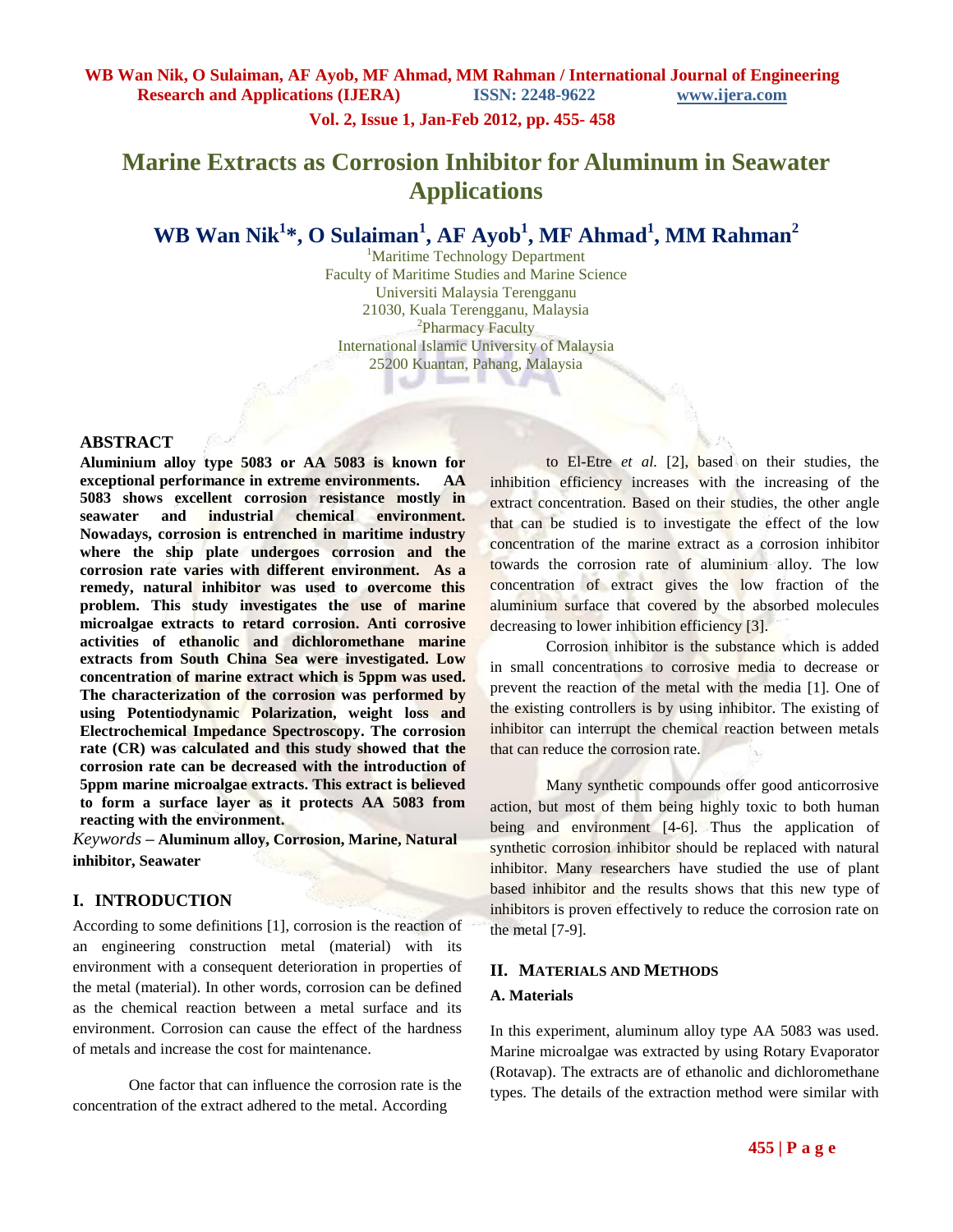# **WB Wan Nik, O Sulaiman, AF Ayob, MF Ahmad, MM Rahman / International Journal of Engineering Research and Applications (IJERA) ISSN: 2248-9622 www.ijera.com**

# **Vol. 2, Issue 1, Jan-Feb 2012, pp. 455- 458**

our work on tapioca starch [9]. In this study, 108 pieces of aluminum coupons were used. The aluminum coupons were of marine grade.

#### **B. Methods**

#### *Weight Loss*

AA 5083 was cut into 25mm x 25mm x 3mm coupons for immersion test. Before exposure, the samples were polished manually using 600, 800 and 1200 grit of emery paper and lubricated using distilled water. The samples were then cleaned by acetone and distilled water. The initial weight  $(W<sub>1</sub>)$ of the samples was determined and the coupons were hung in test solution for 60 days in 20*L* of filtered sea water. Three aquarium tanks were used to keep the seawater with diluted marine extracts and one is for control. Table 1 gives the explanation of solution for each tank.

Table 1: Explanation of solution for each tank

| Tank label | Explanation                                                    |  |  |  |
|------------|----------------------------------------------------------------|--|--|--|
| A          | Control – filtered seawater                                    |  |  |  |
| B          | Filtered seawater + $5$ ppm marine extract<br>(ethanolic)      |  |  |  |
| C          | Filtered seawater $+$ 5ppm marine extract<br>(dichloromethane) |  |  |  |

Each tank was hung with six coupons and the data was analyzed for each 10 days of immersion. The corroded specimens were then removed from the solution and cleaned with distilled water, dried and weighted again in order to obtain the final weight  $(W_F)$ . The experiment was conducted in a room temperature. Weight loss percentage was calculated using the following equation:

$$
WL(\mathcal{Y}_0) = 100 \left( 1 - \frac{W_I}{W_F} \right) \tag{1}
$$

where  $W_I$  and  $W_F$  are initial weight and final weight, respectively. The inhibition efficiency for weight loss was calculated using the following equation:

$$
IE(\mathcal{Y}_0) = 100 \left( 1 - \frac{W_o}{W_i} \right) \tag{2}
$$

where  $W<sub>o</sub>$  and  $W<sub>i</sub>$  are weight loss of the AA 5083 in the presence and absence of inhibitor, respectively.

#### *Electrochemical Measurements*

AA5083 coupon for each parameter was immersed in 80ml of respective test solutions. The electrochemical measurements were obtained using Autolab General Purpose Electrochemical System (GPES) and Frequency Response Analyzer (FRA). For potentidynamic polarization (PP), the coupons were embedded in solution with an exposed area of 1.0cm<sup>2</sup>. The potentiodynamic current and potential curves were recorded by changing the electrode potential automatically from  $-0.7mV$  to  $+0.7mV$  with the scanning rate 0.5mVs-1 . Corrosion current densities (*Icorr*) and corrosion potential (*Ecorr)* were evaluated from the intersection of the linear anodic and cathodic branches of the PC as Tafel plots. The data obtained was used to calculate inhibition efficiencies (IE) for polarization resistance  $(R_p)$ , corrosion current density (*Icorr*) and corrosion rate. IE were obtained using the following equations:

$$
IE_{loorr} (96) = 100 \left(1 - \frac{loorr'}{Icorr}\right) \tag{3}
$$

$$
IE_{R_P}(\mathcal{Y}_0) = 100 \left(1 - \frac{R_P}{R_P'}\right) \tag{4}
$$

$$
IE_{C_R} \text{ (96)} = 100 \left( 1 - \frac{C_R'}{C_R} \right) \tag{5}
$$

where *Icorr'* and *Icorr* are the corrosion current density with and without inhibitor respectively followed by  $R_p$ <sup>*'*</sup> and  $R_p$  are the polarization resistance with and without the presence of inhibitor.  $C_R$ <sup>'</sup> and  $C_R$  are the corrosion rate with inhibitor and without inhibitor.

#### **III. RESULTS AND DISCUSSION**

#### A. **Potentiodynamic Polarization (PP)**

Fig. 1 represents the anodic and cathodic polarization curves of aluminum coupons in three seawater environments. The straight lines which lines which extended along more than one decade of log I, from -5 to about -4, were taken as Tafel lines which were used for determination of the corrosion parameters. Inspection of the figure reveals that the presence of marine extract shifts the anodic curves toward the noble direction and the cathodic curves toward active direction. This behavior suggests the inhibitive effect of the marine extracts.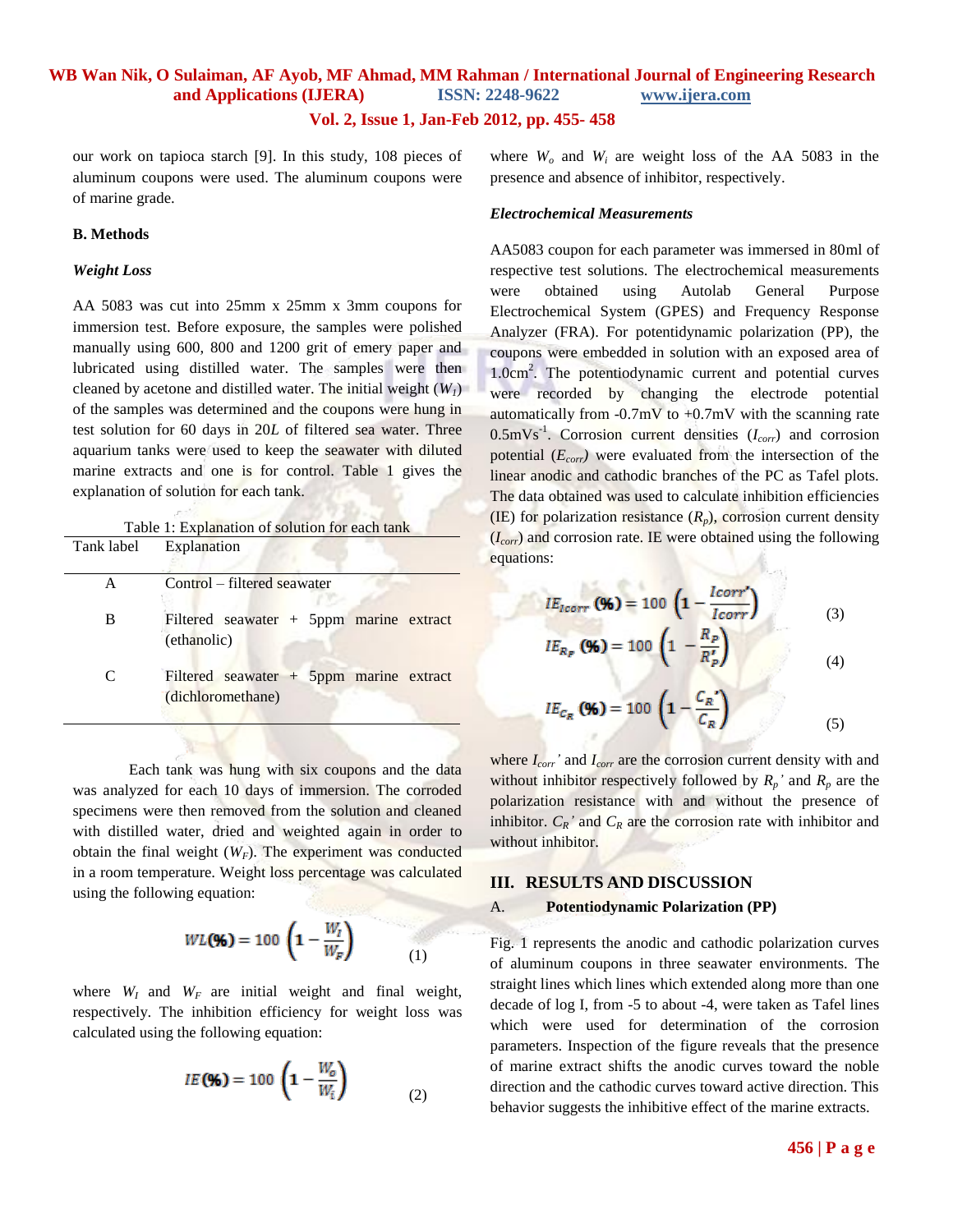# **WB Wan Nik, O Sulaiman, AF Ayob, MF Ahmad, MM Rahman / International Journal of Engineering Research and Applications (IJERA) ISSN: 2248-9622 www.ijera.com**

#### **Vol. 2, Issue 1, Jan-Feb 2012, pp. 455- 458**



Fig. 1: Tafel plots of mild steel afer immersion in different solutions

Inspection of Table 2 reveals that when marine extract was introduced, the corrosion potential (*Ecorr*) shift more negative direction. Moreover, the corrosion current (*Icorr*) decreases markedly in the presence of the additive (The corrosion current density was calculated from the intersection of cathodic and anodic Tafel lines). Moreover, it can seen that the corrosion rate decrease markely with the presence of marine extracts.

We also found that the value of anodic and cathodic Tafel constants are markedly changed in the presence of marine extract. This result reflects the effect of the extract on both anodic and cathodic reactions. Therefore, it could be concluded that marine microalgae extract acts as a mixed inhibitor.

Table 2: Potentiodynamic polarization parameters of aluminum after immersion

| aluminum alter immersion |                |            |                   |  |  |
|--------------------------|----------------|------------|-------------------|--|--|
| Parameter                | $l_{corr}$     | $E_{corr}$ | Corrosion<br>rate |  |  |
|                          | $(\mu A/cm^2)$ | (obs/mV)   | (mm/year)         |  |  |
| (A)                      | 7.4335         | $-877.32$  | 11.118            |  |  |
| Control                  |                |            |                   |  |  |
| (B)                      | 4.0447         | $-876.08$  | 6.0596            |  |  |
| Ethanolic                |                |            |                   |  |  |
| (C)                      | 4.1611         | $-819.07$  | 6.2552            |  |  |
| Dichloromethane          |                |            |                   |  |  |

### B. **Electrochemical Impedance Spectroscopy (EIS)**

Fig. 2 is plotted by using electrochemical techniques. The corrosion behavior of aluminum metal in filtered seawater in the presence of marine extract was investigated by EIS at  $25^{\circ}$ C after 10 min of immersion. Fig. 2 shows the results of EIS experiments in the Nyquist representation.





After analyzing the shape of the Nyquist plots, it is concluded that the curves approximated by a single capacitive semi-circles, showing that the corrosion process was mainly charge transfer controlled. The general shape of the curves is very similar for all samples. The shape is maintained throughout the whole concentrations, indicating that almost no change in the corrosion mechanism occurred due to the inhibitor addition. The diameter of Nyquist plots  $(R_p)$  increase for the seawater containing marine algae extracts. These results suggest the favorable inhibition behavior of micro algae extract on corrosion of aluminium metal. Lysosomal activity is believed the reason for the corrosion inhibition performance. Similar result was achived by Hellio et al [5] during their study using marine extracts as potential antifouling additive.

### C. **Weight Loss Measurement**

Fig. 3 shows the graph of corrosion rate versus immersion time of aluminium alloy type AA 5083 in two different solvent. This experiment has been conducted by using marine extract as a corrosion inhibitor and the effect of the different solvent had been studied.

Data obtained from weight loss calculation was analyzed using graphical method. The percentages of weight loss for both parameters have been determined as a function of the immersion time. From Fig. 3, control coupons (in seawater A) have greater rate of weight loss compared to the addition of marine extract as the inhibitors. There was a rapid